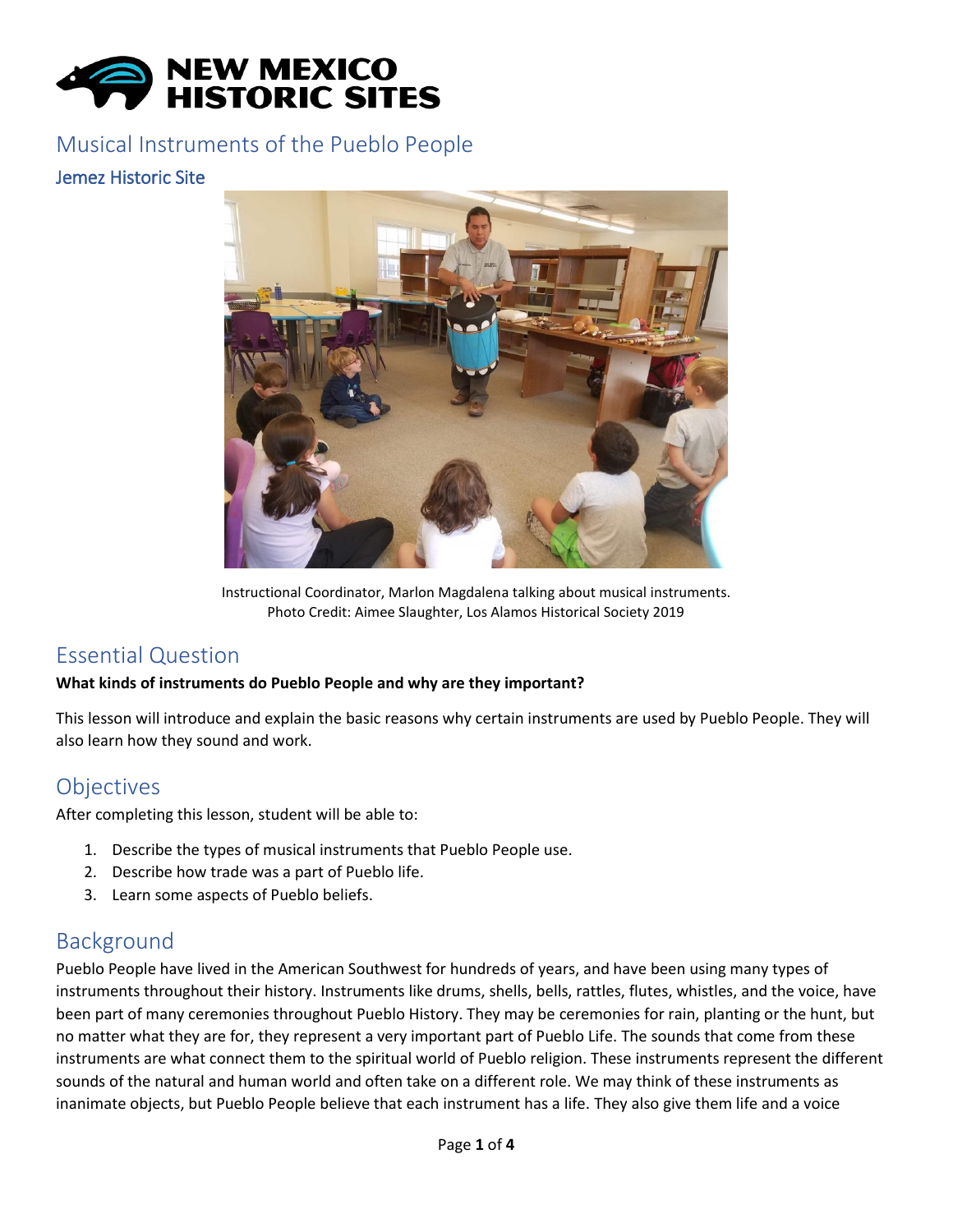# **NEW MEXICO HISTORIC SITES**

(sound) when they use them during a ceremony. Some instruments are very simple to make and use, but others require a little more skill to produce sound.

The voice is one of the most common instruments. Even though, many people wouldn't think of the voice as an instrument, but like all instruments it requires some practice to sing a song properly. Drums are one of the most common instruments other than the voice. They require a lot work to make a drum. The maker must procure dry Aspen or cottonwood logs, cut and hollow them out. Then, they must find the skin of an animal, usually cow, for the top, bottom and sides of the drum. Flutes and whistles also require the need to find certain materials to create. Wood from a certain type of tree, or bird bones were a common choice to make a flute or whistle. Rattles are very common, and are made from gourds, wood, and small stones. Turtle shell rattles are made from a turtle shell, leather and deer hooves. Rasps are made from a straight tree branch which is notched on one side and placed on top of a bowl-shaped gourd. The user then strikes along the top with hard object, often a deer leg bone, to create the rasp sound. Shells and bells have a significant history as they don't originate here in the Southwest, but must come from hundreds of miles from the oceans or from the large civilizations to the south in Mexico and beyond. They represent the significant amount of trade that took place between communities of the Southwest and Mesoamerica.

All of these instruments are very important to Pueblo Life. Sometimes they are used independently and sometimes they are used together. Some ceremonies only require the voice to sing songs, but others require a combination of these instruments. Many ceremonial dances are closed to the public because of the secretive aspects of Pueblo religion, but there are some dances where outsiders are allowed to watch. When you see these dances, you can hear and see all the different sounds and instruments that certain dancers are using or wearing.

# Activities

- K-4 Drawing and Question Page
- 5-8 Questions and Answers Page with Picture
- 9-12 Written Assignment: Write About How Music Influences Your Life

# New Mexico Content Standards

<https://webnew.ped.state.nm.us/bureaus/instructional-materials/new-mexico-content-standards/>

### K-4<sup>th</sup> Grade Standards **STRAND: History**

**Content Standard I:** Students are able to identify important people and events in order to analyze significant patterns, relationships, themes, ideas, beliefs, and turning points in New Mexico, United States, and world history in order to understand the complexity of the human experience.

**K-4 Benchmark I-A**: New Mexico: Describe how contemporary and historical people and events have influenced New Mexico communities and regions.

**(K)** 1. Identify the customs, celebrations, and holidays of various cultures in New Mexico.

**(1st Grade)** 1. Identify common attributes of people living in New Mexico today.

**(2nd Grade)** 1. Describe how historical people, groups, and events have influenced the local community.

**(3rd Grade)** 1. Describe how the lives and contributions of people of New Mexico influenced local communities and regions.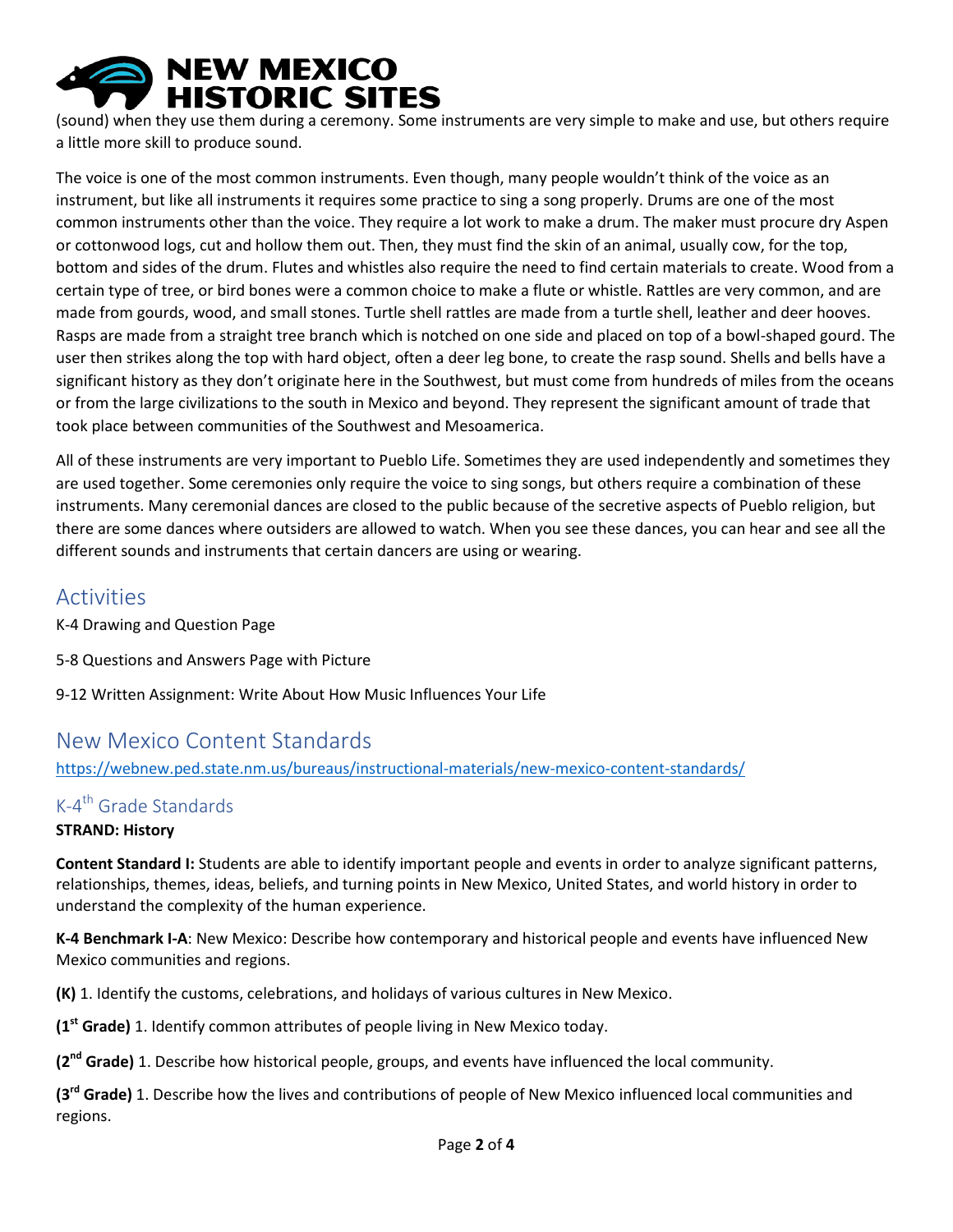

**(4th Grade)** 1. Identify important issues, events, and individuals from New Mexico pre-history to the present.

**K-4 Benchmark II-B**: Distinguish between natural and human characteristics of places and use this knowledge to define regions, their relationships with other regions, and patterns of change.

**(K)** 1. Identify natural characteristics of places (e.g., climate, topography).

**(1st Grade)** 2. Identify how traditional tribal and local folklore attempt to explain weather, characteristics of places, and human origins and relationships.

**(2nd Grade)** 1. Explain how people depend on the environment and its resources to satisfy their basic needs.

**(3rd Grade)** 1. Explore examples of environmental and social changes in various regions.

**(4th Grade)** 3. Identify ways in which different individuals and groups of people view and relate to places and regions.

**K-4 Benchmark II-C**: Be familiar with aspects of human behavior and man-made and natural environments in order to recognize their impact on the past and present.

**(K)** 1. Identify family customs and traditions and explain their importance.

**(1st Grade)** 1. Identify examples of and uses for natural resources in the community, state, and nation.

**(2nd Grade)** 1. Identify ways in which people depend on natural and man-made environments including natural resources to meet basic needs.

**(3rd Grade)** 2. Identify ways in which people have modified their environments (e.g., building roads, clearing land for development, mining, and constructing towns and cities).

**(4th Grade)** 1. Explain how geographic factors have influenced people, including settlement patterns and population distribution in New Mexico, past and present.

### 5<sup>th</sup> – 8<sup>th</sup> Grade Standards

#### **STRAND: History**

**Content Standard I**: Students are able to identify important people and events in order to analyze significant patterns, relationships, themes, ideas, beliefs, and turning points in New Mexico, United States, and world history in order to understand the complexity of the human experience. Students will:

**5-8 Benchmark 1-A.** New Mexico: explore and explain how people and events have influenced the development of New Mexico up to the present day:

**(7th Grade)** 2. describe the characteristics of other indigenous peoples that had an effect upon New Mexico's development (e.g., pueblo farmers, great plains horse culture, nomadic bands, etc. - noting their development of tools, trading routes, adaptation to environments, social structure, domestication of plants and animals); 3. explain the significance of trails and trade routes within the region (e.g., Spanish trail, Camino Real, Santa Fe trail)

## 9<sup>th</sup> – 12<sup>th</sup> Grade Standards

#### **STRAND: History**

**Content Standard I**: Students are able to identify important people and events in order to analyze significant patterns, relationships, themes, ideas, beliefs, and turning points in New Mexico, United States, and world history in order to understand the complexity of the human experience. Students will: